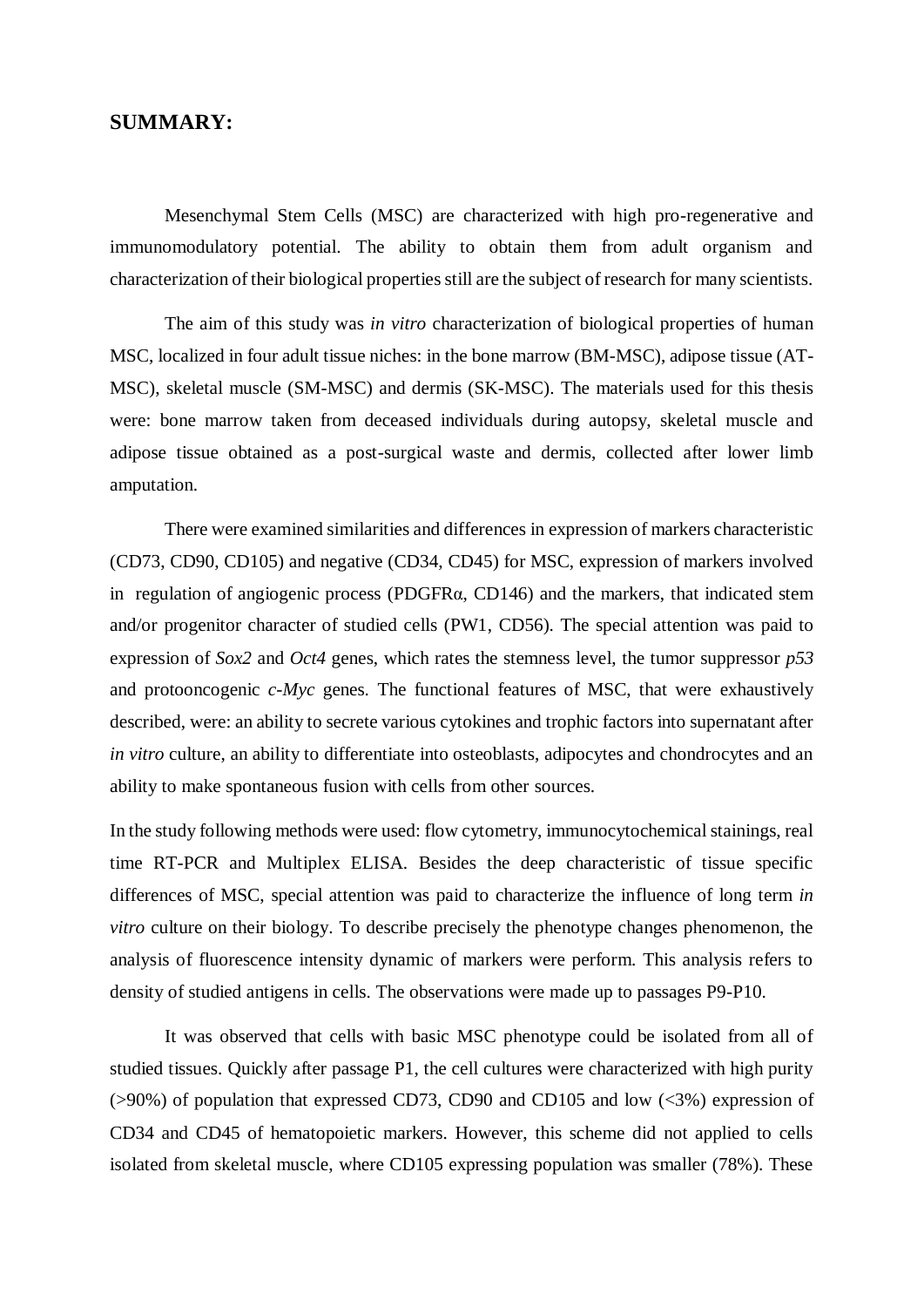skeletal muscle isolated MSC were characterized with high heterogeneity, as confirmed by the expression of CD56 which is characteristic for myogenic precursor cells. Typical feature of SM-MSC was also lack of terminal adipogenic ability which suggests their bipotent character, which means that cells isolated from skeletal muscle under applied methodology had more progenitor than multipotent character. The characteristic for BM-MSC was the most stable basic MSC phenotype and the strongest expression of CD146 in passage P10. In contrast, the CD146 expression in MSC from adipose tissue and skeletal muscle decreased between passage P5 and P6. BM- and AT-MSC, but not SM- and SK-MSC were able to secrete high concentrations of various cytokines into post-culture supernatant. The most characteristic were: MCP-1, IL-8, VEGF and IL-6, which the highest observed concentration was after AT-MSC culture.

The new approach to biology of MSC study was analysis of PW1 factor, which so far was identified as characteristic for muscle progenitor cells and mediator of apoptosis. Expression of this marker was observed in isolated MSC from all studied tissues, but not in cells isolated from the bone marrow. In this study it was observed that SM-MSC had strong CD56/PW1 coexpression while fusion. The most recent information's about PW1 suggests, that it can be another marker for stem/progenitor cells. What is the most interesting observation here is lack of PW1 expression in MSC isolated from bone marrow which is considered to be the source of highly undifferentiated MSC.

The source of MSC had its influence on pluripotency genes expression. The highest *Sox2* expression in P1, as compared to iPSC control, was characteristic for MSC isolated from dermis. mRNA expression *of Sox2* in P1 was rather low in BM-MSC, but increased with the number of passages. This gene expression was rather stable in AT- and SM-MSC. Observed expression of *Oct4* in BM- and SM-MSC rise up with the number of passages. The *Oct4* expression was stable for SK-MSC but not for SM-MSC, in which expression of *Oct4* drop down in passage P5. This observation could be related to processes of spontaneous myogenesis. Myogenic process in P5 of SM-MSC could be also related with downregulation of p53, which expression in other tissues was rather stable during long-term culture.

The highest expression of *c-Myc*, as compared to iPSC, was observed in AT-MSC population. Therefore there is a necessity of paying a special attention to MSC from this source if clinical application is considered. The high expression of *c-Myc* could be related to high proliferative capacity of AT-MSC, but potentially higher risk of tumorigenesis can't be ignored.